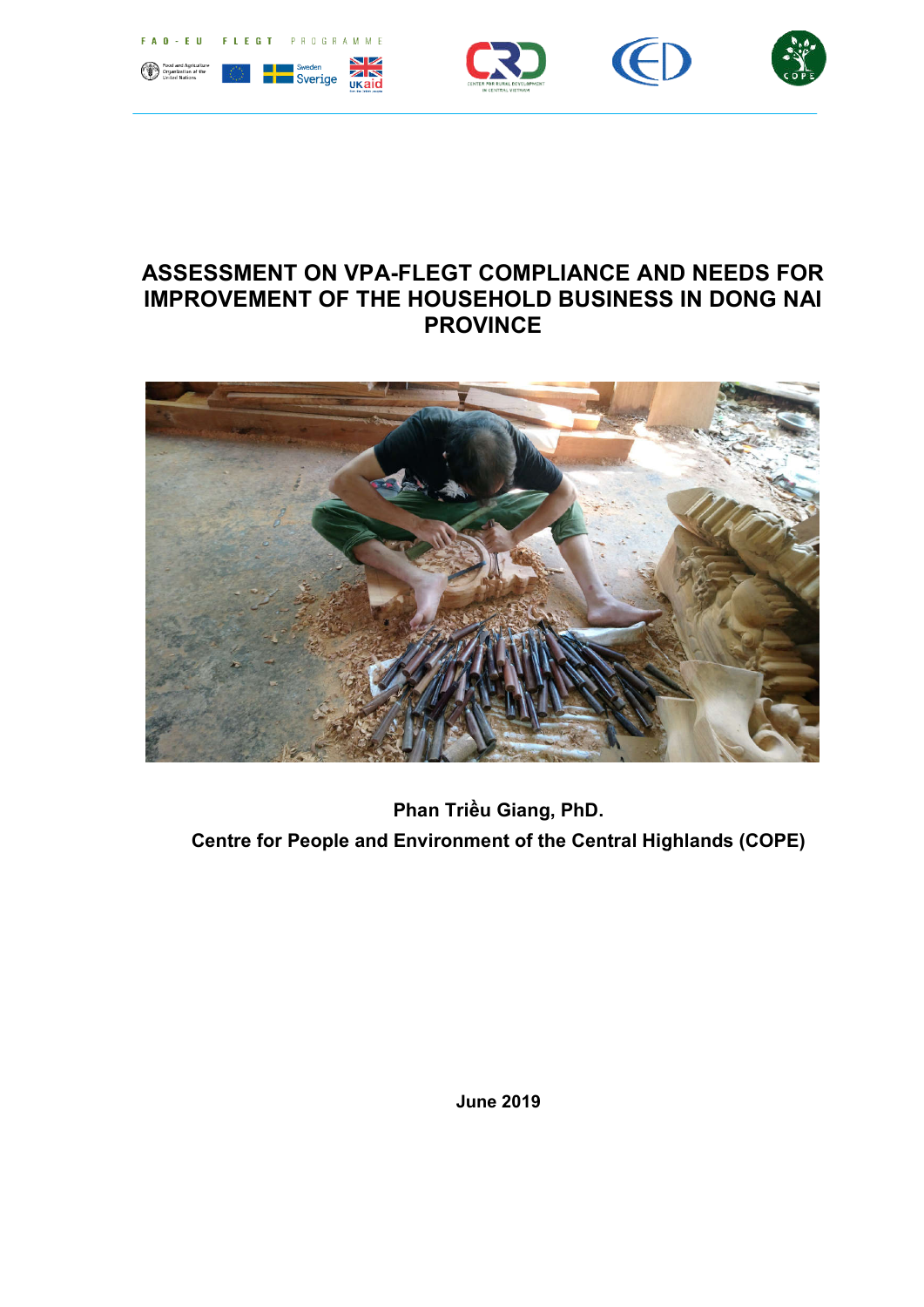## **CONTENTS**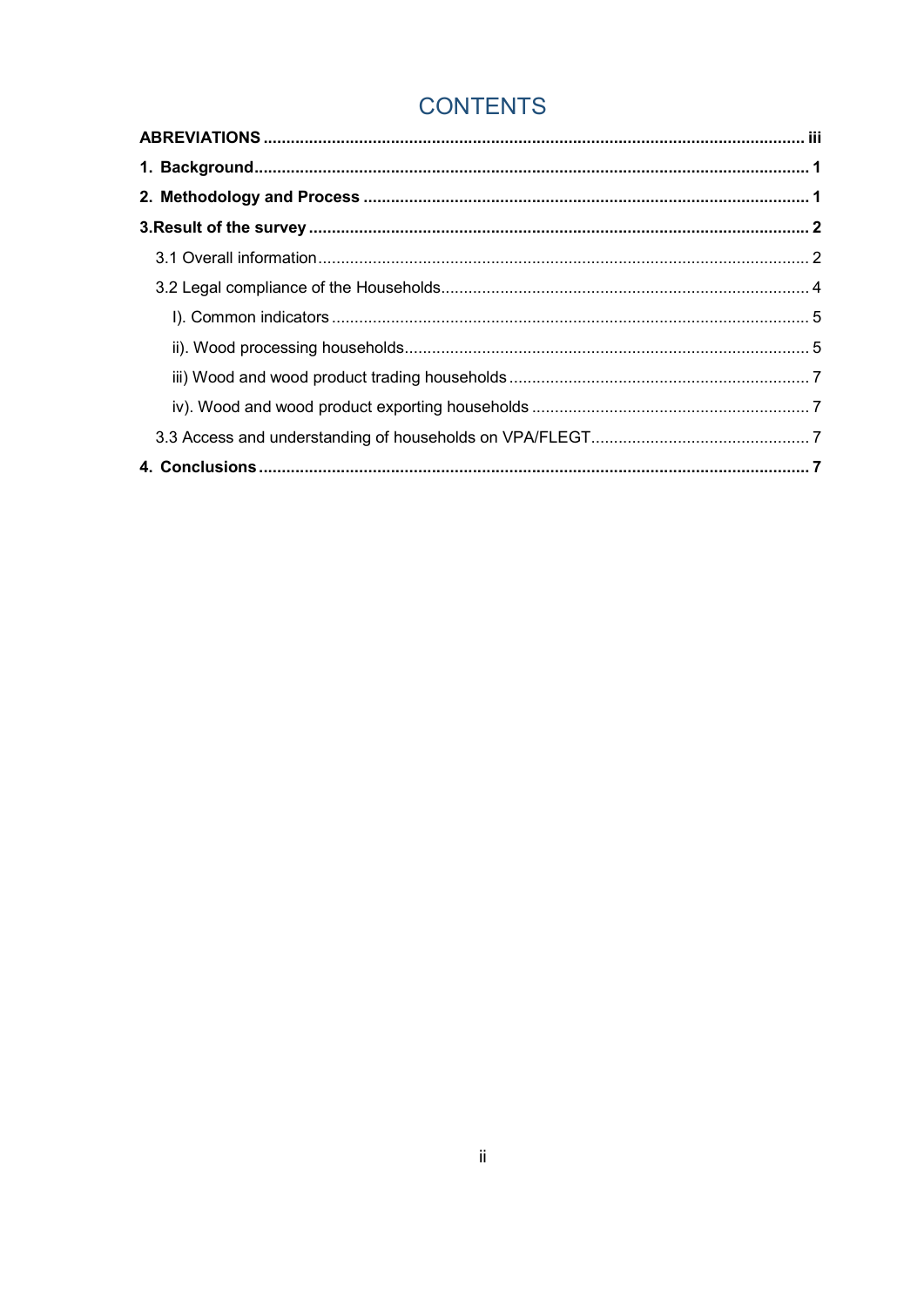### ABREVIATIONS

<span id="page-2-0"></span>

| <b>CED</b>    | Center for Education and Development                       |
|---------------|------------------------------------------------------------|
| <b>COPE</b>   | Centre for People and Environment of the Central Highlands |
| <b>CRD</b>    | Centre for Rural Development in Central Vietnam            |
| <b>CSO</b>    | Civil Society Organization                                 |
| EU            | <b>European Union</b>                                      |
| <b>FAO</b>    | Food and Agriculture Organization of the United Nations    |
| <b>FLEGT</b>  | Forestry Law Enforcement, Governance and Trade             |
| <b>FSC</b>    | Forest Stewardship Council                                 |
| HH            | <b>Business households</b>                                 |
| LD            | Legal definition                                           |
| OCS           | Organization classification system                         |
| <b>OSH</b>    | Occupational safety and health                             |
| <b>SMEs</b>   | <b>Small and Medium Enterprises</b>                        |
| <b>VAT</b>    | Value Added Tax                                            |
| <b>VNTLAS</b> | Vietnam timber legality assurance system                   |
| <b>VPA</b>    | <b>Voluntary Partnership Agreement</b>                     |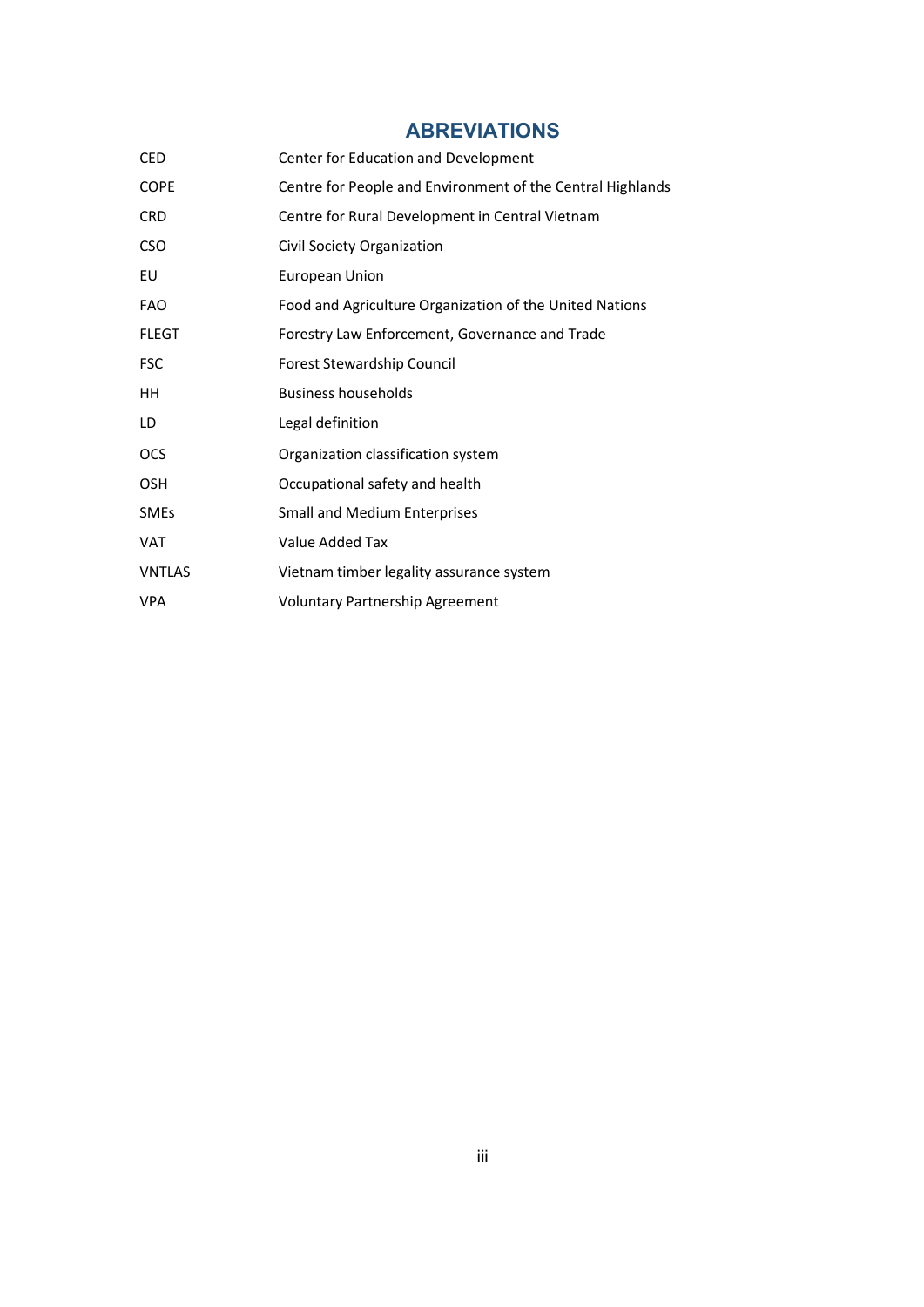#### <span id="page-3-0"></span>1. Background

After 7 years of negotiations, in October 2018, Vietnam and the European Union (EU) signed a Voluntary Partnership Agreement (VPA) on Forestry Law Enforcement, Governance and Trade (FLEGT). According to VPA, Vietnam will build a timber legality assurance system (VNTLAS) to verify the legality of exported wood and products; and the EU only accepts FLEGT-licensed timber to be imported into the EU when the VPA is signed and the licensing system is in operation.

When the VPA is enforced all businesses and business households participating in domestic and international supply chains must comply with legal timber requirements and participate in the organization classification system (OCS). Accordingly, the enterprises must i) Comply with dynamic evidences of supply chain control to ensure that only legal timber enters the supply chain; ii) Meet the requirements for listing and reporting supply chain controls; iii) Comply with statusevidences; iv) ensure a clear violation status.

To support the implementation of the Agreement, the Centre for Rural Development in Central Vietnam (CRD), the Center for Education and Development (CED) and the Centre for People and Environment of the Central Highlands (COPE) jointly implement the Project *"Supporting small businesses holders comply*  with the legality definition requirements in order to effectively participate in national and global legal *timber supply chains"* funded by the EU-FAO FLEGT Program through United Nations Food and Agriculture Organization of the United Nations (FAO). One of the main activities of the project is to assess the ability to meet legal requirements and demand for capacity building of provincial stakeholders including wood processing companies / businesses, and households to comply with the legal timber definition (LD), VNTLAS, as well as OCS in the future.

In order to implement the project, a survey was conducted in Dong Nai province<sup>1</sup>with two specific objectives, i). Understanding the need to improve technical capacity of provincial stakeholders such as business associations and CSOs in providing support for local small businessesin the VPA / FLEGT process; and ii). Evaluate capacity of SMEs /households in complying with LD and VNTLAS.

In the assessments in Dong Nai, households doing business and producing wood products emerged as a popular group. Initial observations show that this group is characterized by a timber wood processing village, although it uses a considerable amount of wood but is under less pressure to enforce legal regulations. A deeper understanding of this group of wood business households (HHs) is very interesting and can reveal some current policy gaps. This report summarizes the results of the survey on this household group in Dong Nai province.

#### 2. Methodology and Process

-

The wood production and business households in this report are picked from the overall survey in Dong Nai province which was implemented on two main target groups, including (i) Businesses and households operating in the wood supply chain focusing on small and super small groups and: (ii) Provincial-level related organizations such as state management agencies, business associations, and local CSOs from 6/2018 to 12/2018.

The survey results are based on a set of survey tools including SSI and questionnaire that was developed, field tested, and implemented by trained enumerators. The questionnaire has 3 main parts including: 1).

 $1$  One of the leading provinces in wood processing industry, adjacent to Hochiminh city, south of Vietnam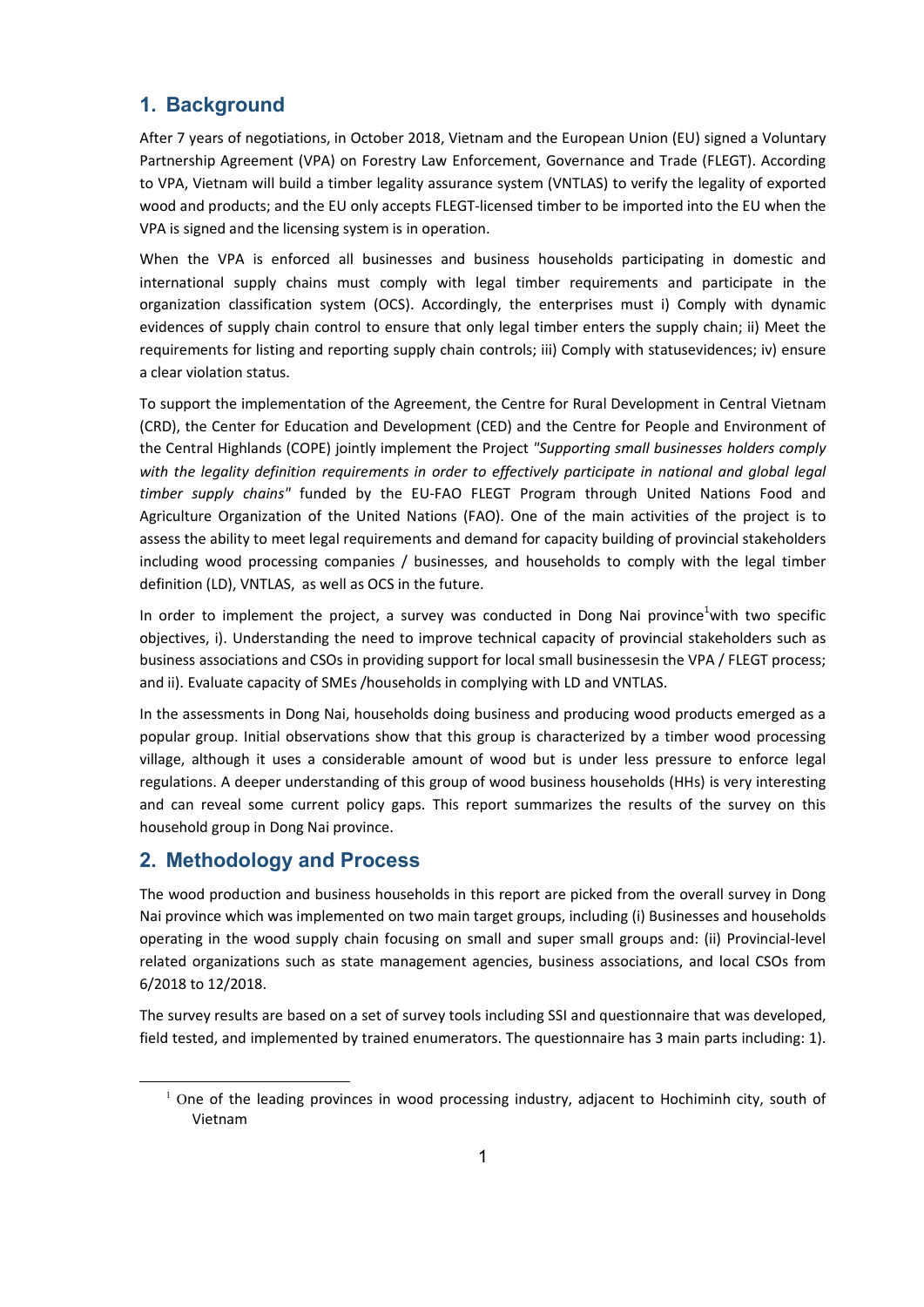<span id="page-4-0"></span>General information about businesses/business households; 2). The ability to meet LD / VNTLAS / OCS; and 3). Enterprises' understanding of VPA / FLEGT and support needed.

#### 3. Result of the survey

#### 3.1 Overall information

In Dong Nai, out of 942 entities registered to operate in the wood processing sector, there are 439 business households doing wood production. These households are concentrated mainly in Trang Bom District and Bien Hoa City<sup>2</sup>. There are 67 timber business households surveyed with the results summarized below:

The majority of wood processing households has less than 10 employees, most of the HHs have both full-time and part-time workers. This is true for the fact that surveyed HHs often remain in small scale with full-time members usually consisting of a director, an assistant/administrative staff and an accountant. For larger scale households, the workforce is often hired seasonally to reduce costs and HH's responsibilities (such as insurances, etc.). Table 1 below provides data on the importance of seasonal workers for business HHs.

| <b>Business HHs</b>         | Less than 10 laborers   From 10 laborers up | No answers |
|-----------------------------|---------------------------------------------|------------|
| HHs with seasonal laborers  | 45                                          | -20        |
| HHs with full-time laborers | 61                                          |            |

*Table 1. Labour distribution in wood business HHs*

- According to the self-reported classification, the revenue of the majority of HHs is 1-3 billion VND (90%), 9% of the households have income from 3-50 billion VND and only 1% of more than VND 50 billion. The actual analysis of revenue of 53 households in 2017 shows that all households have revenue below 50 billion VND, of which 38 households have revenue of less than 1 billion VND or 72% of the total.



*Fig 1. Income of the wood business HHs*

<sup>&</sup>lt;sup>2</sup>It should be noted that many of the registered households are not operational.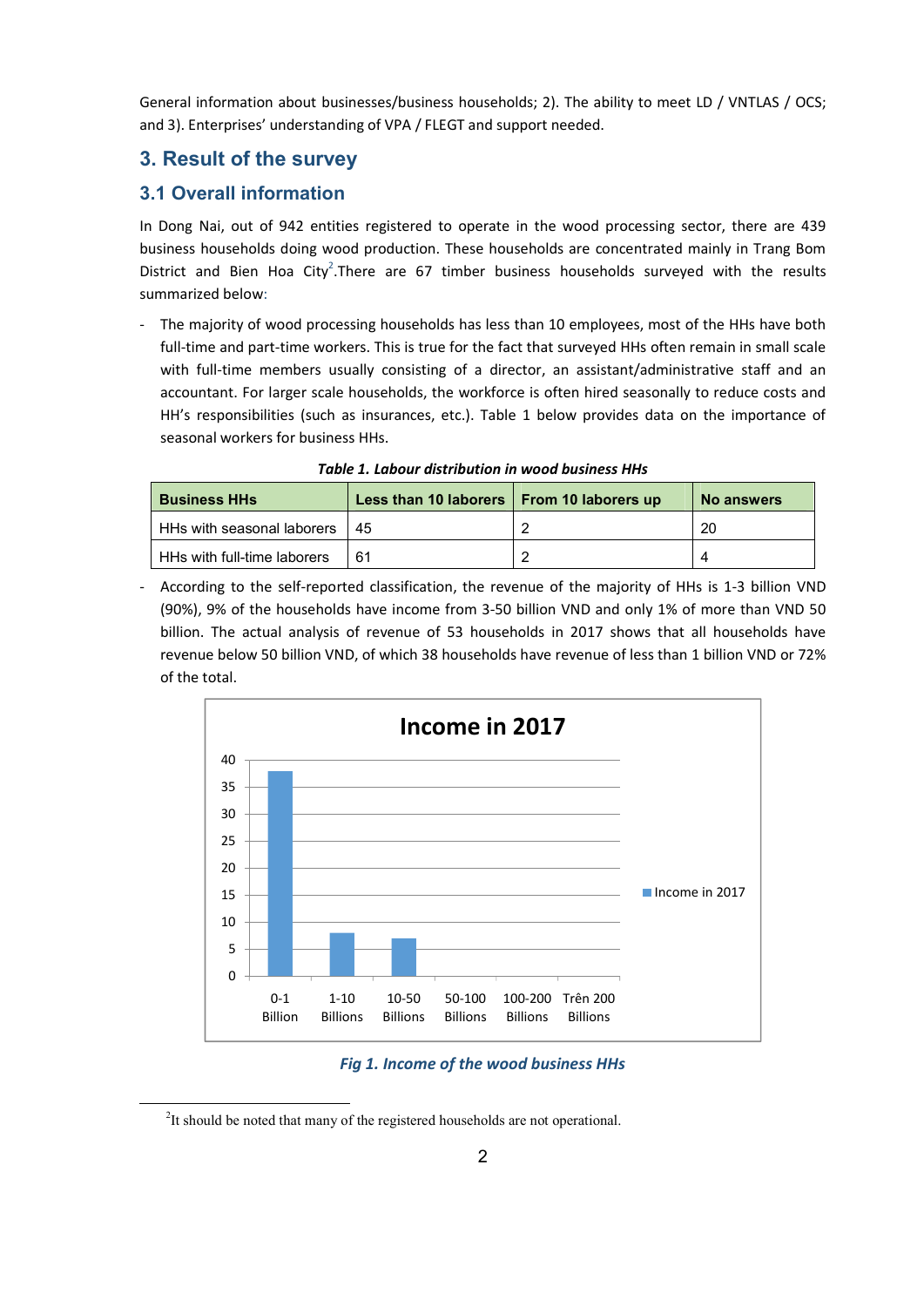Many business HHs implement two or more production types at the same time. The two main occupations of the households are the production and processing of wood and wood products (28 households) and the purchase and sale of domestic timber and wood products (15 households). No household specializes in wood transportation. Although none of the households self-reported their main occupation is the export of timber and timber products, the following analysis shows that there are 10 households related to the sector. This discrepancy is probably due to the fact that these HHs carry out product processing for export enterprises, often under a contractual arragement or the export is not classified as a significant activity of the HHs. The main and secondary production activities according to self-HH classification are presented in Figure 2 below



#### *Fig 2. Main and secondary business of HHs in wood industry*

- 35 households responded to the question on the origin of timber used. The result showed that the woods in Dong Nai are from diverse sources of all continents. Some households use wood from different sources. Source of wood from high-risk countries is being used widely, especially from South Africa and Ghana. Only 4HHs use imported wood from safe countries such as Australia, USA and New Zealand. Specifically, the number of HHs using wood from different sources is shown in Table 2 below:

| <b>Countries</b>    | <b>Number of using HHs</b> |  |  |  |
|---------------------|----------------------------|--|--|--|
| Ghana               | 15                         |  |  |  |
| Nigeria             | 1                          |  |  |  |
| Congo               | 1                          |  |  |  |
| <b>South Africa</b> | 15                         |  |  |  |
| <b>Indonesia</b>    | 3                          |  |  |  |
| Cambodia            | 3                          |  |  |  |
| Laos                | 3                          |  |  |  |
| <b>Malaysia</b>     | $\overline{2}$             |  |  |  |
| Columbia            | 1                          |  |  |  |
| <b>Brazil</b>       | 1                          |  |  |  |
| <b>Russia</b>       | 1                          |  |  |  |
| <b>New Zealand</b>  | 1                          |  |  |  |
| Australia           | $\overline{2}$             |  |  |  |
| USA                 |                            |  |  |  |

|  |  |  |  | <b>Table 2. Sources of wood used by business HHs</b> |  |
|--|--|--|--|------------------------------------------------------|--|
|--|--|--|--|------------------------------------------------------|--|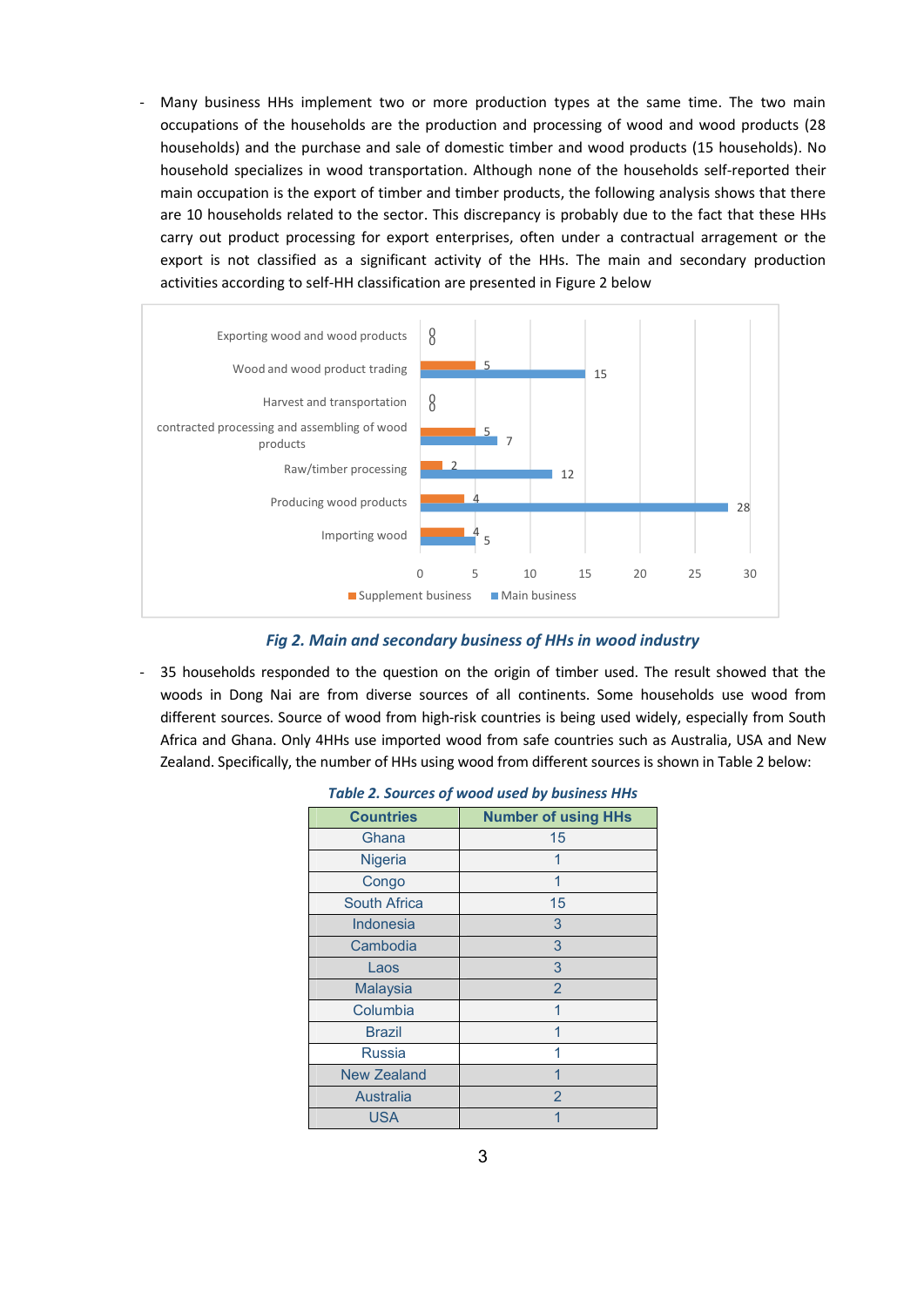<span id="page-6-0"></span>As regards certified timber, most households using imported timber do not know and are unconcerned about certified wood. They think that importers should have all the required documents to get customs clearance. Almost all HHs do not know much about wood certification. Of20 HHs responding to this question, only one household said he used FSC certified timber.



*Fig 3. Afzelia pachyloba (Gõ đỏ) imported from Africa*

The volume and value of wood used are quite sensitive information to HHs. In the 40% of households that responded, most of the value of timber purchased in 2017 was under 1 billion VND (27/28 households). In 33 households that answered, up to 29 households (88%) used less than 100m<sup>3</sup> and the left 4 use from  $100m^3$  to 500 $m^3$ .

Wood products of most HHs serve the domestic market (58 HHs). However, there are a few households that have exported goods to other markets mainly China (9 HHs). In addition, there is one household (registered as a cooperative) having products exported to the EU through alicensed exporter,...

#### 3.2 Legal compliance of the Households

Wood households understand that they do not meet all the legal requirements especially in wood production and processing. Some HHs said that is the reason why they continue theirbusinessas an informal sector or HH firminstead of a registered enterprise where the state regulations are enforced more strictly. Many HHs said the regulations in the control of supply chains are also not suitable to the way doing business and wood processing of Dong Nai households.

As mentioned, a total of 67 business households were surveyed, of which many households are implementing two or more types of business at the same time. By major categories, there are large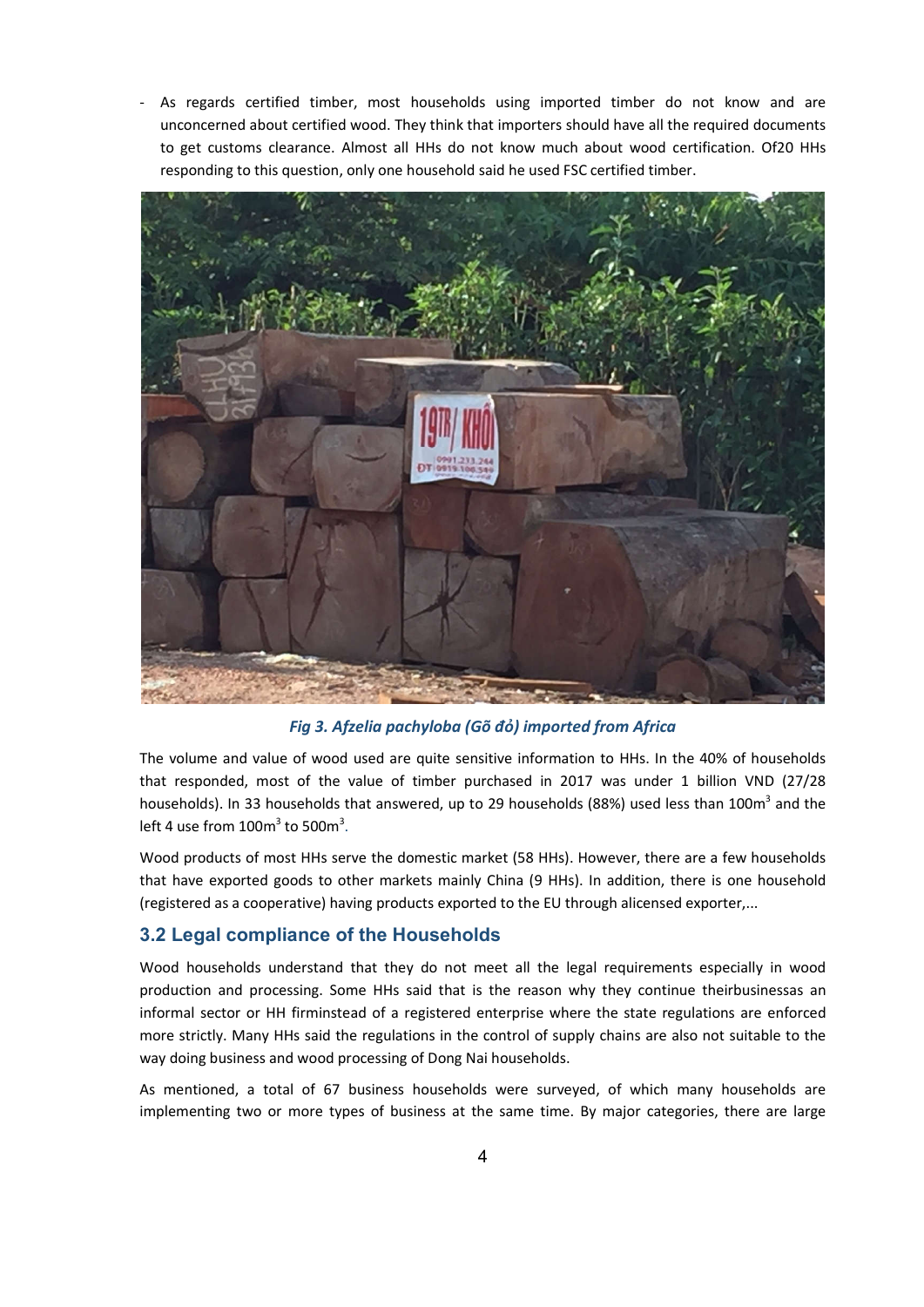<span id="page-7-0"></span>groups as follows: Wood product/furniture manufacturing group (33 HHs), raw timber processing group (13 HHs), contracted product processing group (8 HHs), timber and wood products trading (25 HHs). Although it is not classified as a main occupation, there are still 10 households with products exported, mostly to China (9/10). Besides, there are 9 households self-classified as timber importers, but the detailed information shows that these are households buying and selling imported timber, so they are included in the group of trading households (make it up to 25 HHs as shown above).

Thus, based on the types of wood related sector surveyed and regulations for the timber industry, the main analytical results are presented in the following groups i). General indicators that all business HHs need to meet ii) Important indicators for raw-wood processing, contracted product processing and wood product manufacturing groups (50 HHs); iii) Important indicators for timber and timber product trading groups (25 HHs); iv) Important indicators for households that have exported timber and timber products (10 HH). In the analysis, some indicators will not be analysed if the information is not clear or the number of samples is too small.

#### I). Common indicators

Some common indicators required for business households are business registration, tax, insurance, etc. The analytical results are summarized below:

- Basically, the obligations to the state are fully complied by business households:Only 1/67 households does not have business registration certificate. There are 4/67 households having no tax documents, of which 3 households said that they are exempt from tax. The remaining household paid taxes to tax collectors but did not collect any papers. The non-compliant HHs believed that they produce in smallscale of traditional products so they are not subjected to the regulations and do not need the required papers.
- 10/66 households have labour contracts for employees (15%) and only 5/67 households have social insurance and health insurance for workers. Meanwhile a lower rate of only 2/66 households bought unemployment insurance for their employees. Many households explained that they did not meet these requirements because it is not appropriate due to the fact that they paid the workers based on daily or weekly basis, workers were siblings, relatives, or just oral contracted due to the small scale of production.
- Up to 18/67 HHs do not store trading information or important documents in doing production and business including profiles/records required for forest products. For the other HHs, the common form of storage is hard copy.
- Most HHs do not pay attention to the risk of imported timber because they said they bought timbers from respected importers/companies or buy timbers from acquaintances /relatives.
- 6/67 HHs have been fined for administrative violations with common errors such as processing forest products of unknown origin, lack of forest product list, failure to update the timber monitoring book, and violation of fire preventing regulations.

#### ii). Wood processing households

The group of raw-timber processing, contracted product processing, and product manufacturing is a large and important group in the supply chain, accounting for 50/67 HHs. This group must meet a number of similar legal provisions including the main regulations on the origin of legal timber for processing, regulations on environmental protection, fire prevention and protection, occupational safety and health (OSH), as well as tax regulations. The survey results are presented below: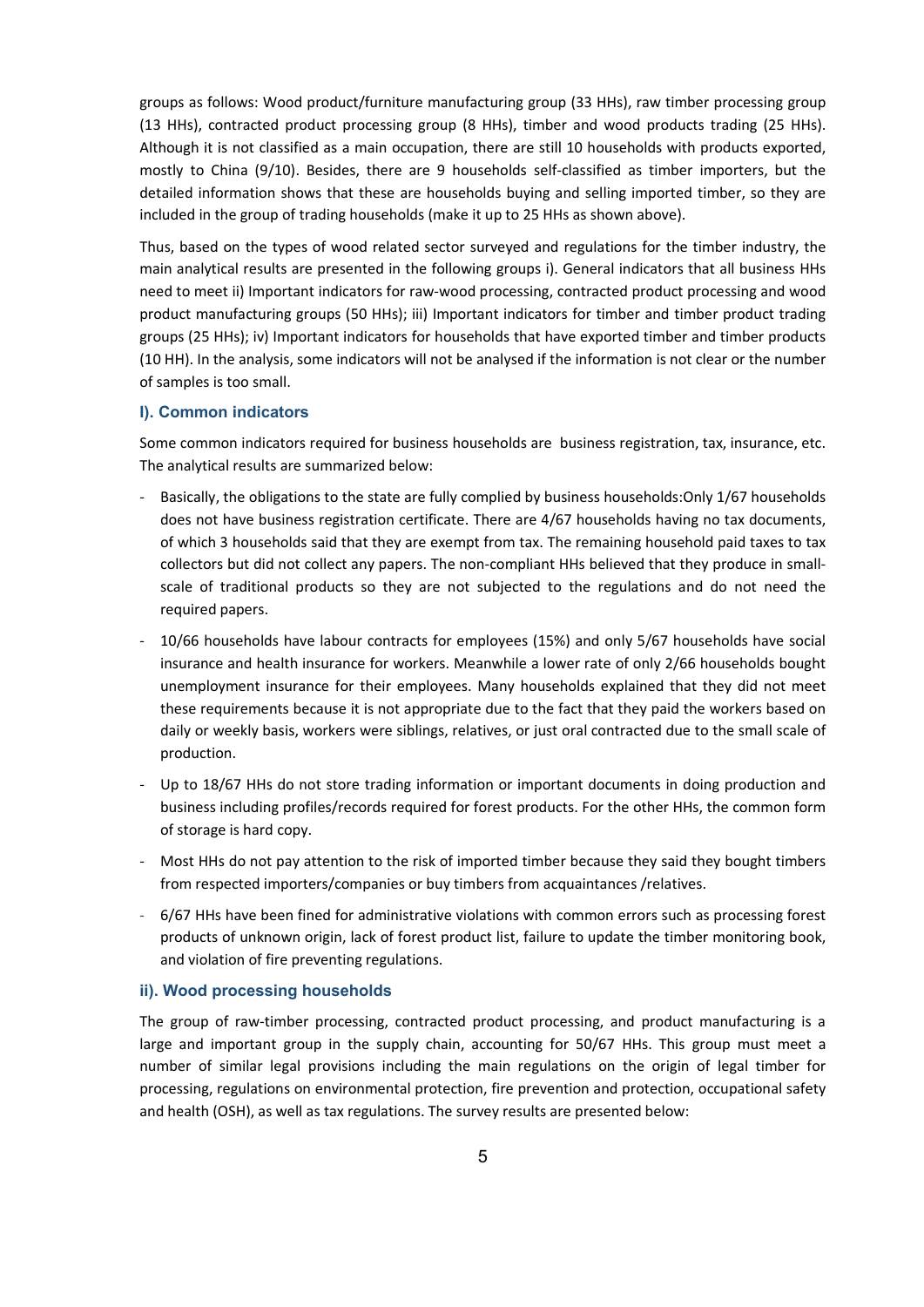- Most of the households comply very well with household registration (only 1 household does not register) and paying taxes to the state.
- Papers proving the origin of timber used such as Forest Product List and timber record book are also highly complied by the household group with 80% (40/50) and nearly 90% (7/63) respectively.
- However, the response to other requirements is low. Households engaged in wood processing are responding poorly to other legal timber documents such as regulations on the Purchase and Sale Contract and VAT Invoices with less than 50% of HHs complying.
- Besides, the rate of responding to the rights of labourersis low, in which only 4/65 households have labour contracts for workers, and only 2/67 households have health insurance, social insurance and unemployment insurance for their workers.
- The compliance with regulations on environmental protection (having environmental protection plans), regulations on fire prevention (having plan and approval on fire protection plan), OSH (plan and safety rules) is also not high with only 10-20% HHs complied.

The non-complied HHs said that they do not fulfill their obligations to workers due to the tradition of using oral contracts, the use of seasonal or family labour. Furthermore, they believe that HHs operating business in small scale do not have to comply with environmental regulations, fire protection, and OSH requirements.Some households do not know about these regulations. For the absence of forest product lists, related households believe that they just do the orders (processing) for other companies who should be responsible for the list, or they only work on cheap wood, plantation timber (acacia) so they do not need to have the packing list. For regulations on VAT invoices and sales contracts, similar to research data from Dong Ky wood village in the Red River Delta area -North Vietnam, many households only provide invoices on the request of a customer. However, most of the customers do not require this invoice to avoid an increase of the price by 5-10%.



*Fig 4. A large piece of African red wood for sale in Dong Nai*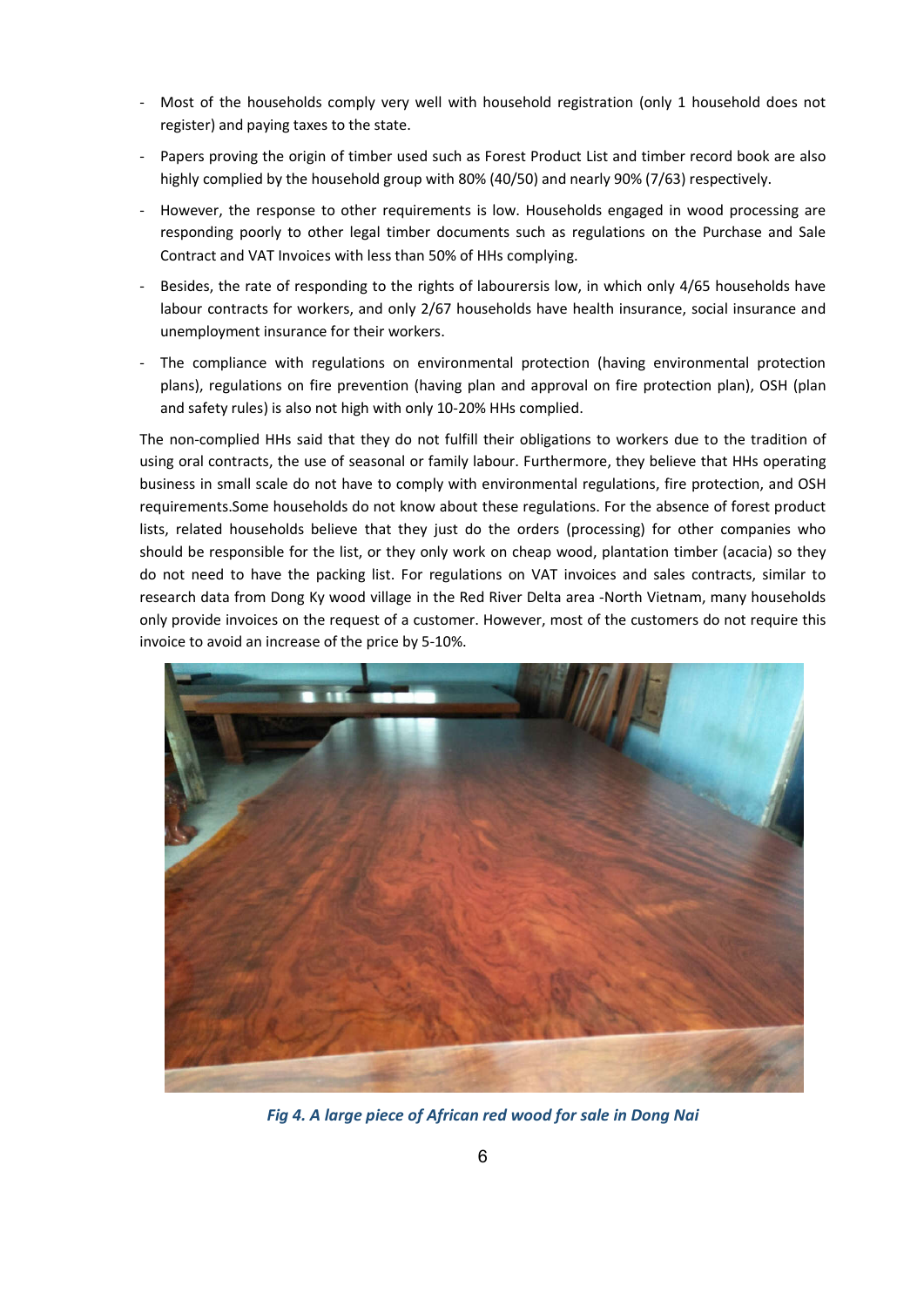#### <span id="page-9-0"></span>iii) Wood and wood product trading households

For this group (25 households), the basic documents to be complied are commercial/VAT invoices (if the timber is purchased from an organization), the list of forest products (packing list) and internal delivery paper (depending on the case), forest rangers' hammer record (for some types and sizes of wood). Survey results are as follows:

- For households who buy, sell, and transport timber/wood products, the provision of invoices according to the regulations of the Ministry of Finance when selling goods as well as obtaining invoices when purchasing timber from organizations are quite high complied by about 80-90% households.
- However, the rate of having packing list and forest rangers' hammer record (for timber with this requirement) is lower with only 35-40% HH complied.

Similar to the reasons mentioned above, the majority of households believed that they do business on a small scale, so the regulations do not apply to them (and should not apply).

#### iv). Wood and wood product exporting households

There are 10 households including 1 cooperative having products directly or indirectly exported abroad, of which 9 households sell to China. The cooperative exports fine art products and furniture to Europe through export consignment. Although 8 out of 10 HHs provided purchase and sale invoices in accordance with regulations of the Ministry of Finance, all of these households refused to answer about the compliance to export regulations such as export documents (customs declaration form by export enterprises, sales contracts, export packing list, CITES license, plant quarantine certificate, etc.). It is possible that these households export through unofficial routes, through other intermediaries, so they lack many required papers (as indicated in the study of Dong Ky wood village).

#### 3.3 Access and understanding of households on VPA/FLEGT

Household survey on accessibility and understanding of VPA/FLEGT has resulted in a low rateas presented below:

- Only 9/67 households used to participate in events and activities related to legal timber regulations (FLEGT, VPA, LD, VNTLAS). Among them, most of the HHs only heard about but did not understand the conveyed contents, so they do not know how to apply them. Only 1 HH said they knew about VNTLAS and implemented some related requirements in production activities.
- Based on the interview on regulations, there are only 9/67 households said that they are able to change to meet the requirements of VPA / FLEGT if they are provided with additional information and support. The remaining HHs said their scale is too small to change and they do not really have the capacity to meet the requirements as an enterprise. Most HHs do not need support (54/67) because they lack information, do not know what they need, or what they must comply. The rest of the HHs want to be supported on technical issues like calculation of timber production rate; a few others want to know more about laws and regulations.
- Information to support business households should be presented briefly and concisely through means such as brochures, leaflets and disseminated by theprovincial Forest Protection Department.

#### 4. Conclusions

The analysis of business HHs in Dong Nai wood industry shows that many issues need to be addressed to ensure an effective implementation of VPA / FLEGT. The HHs surveyed can provide important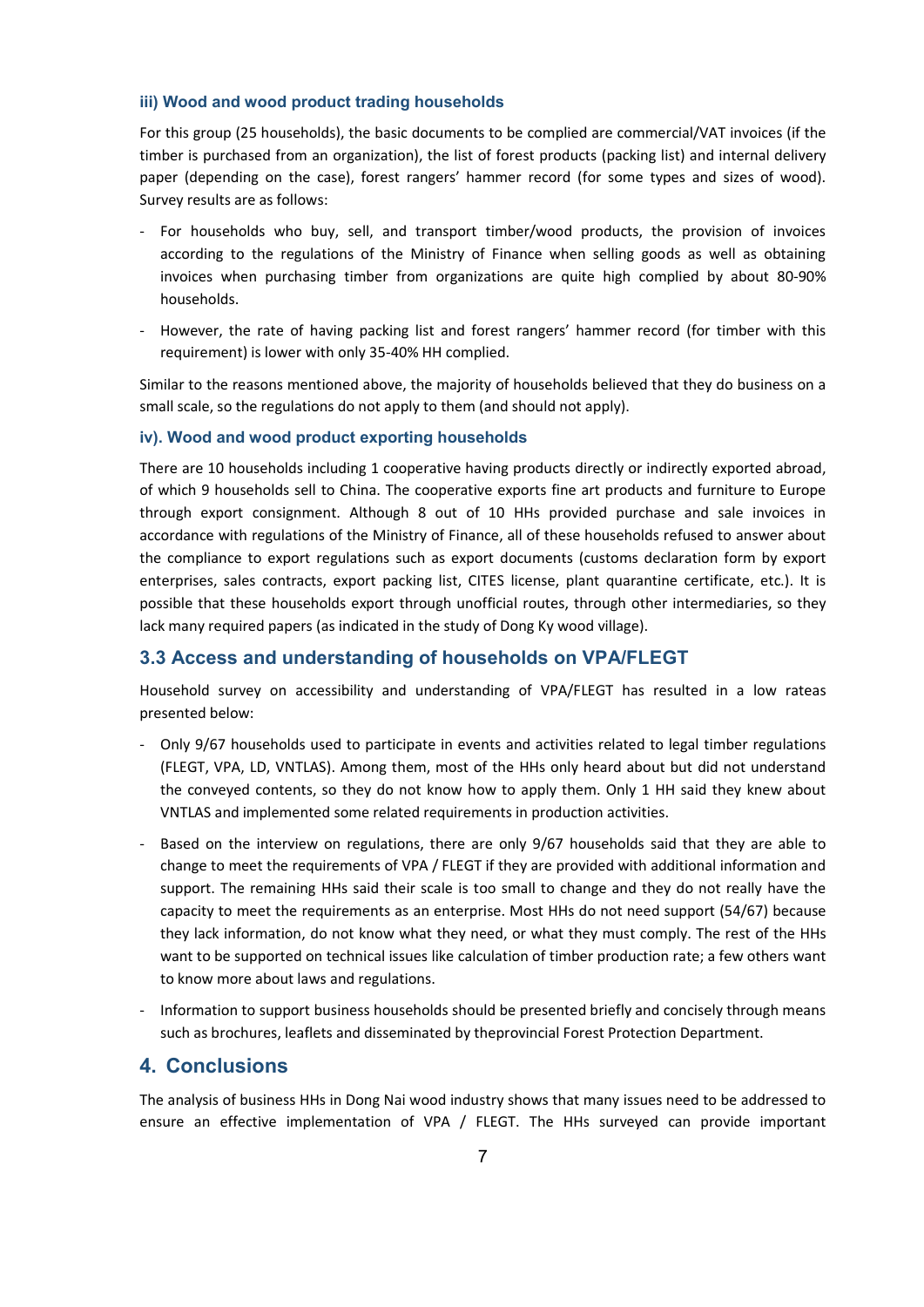information on activities of 3 main groups including the group of wood processing HHs, trading HHs, and HHs with exported wood and wood products.

In spite of the fact that Dong Nai has many households doing wood business with quite a large turnover, the survey shows that, in general, the business scale of many HHsis still small to very small with the main work consisting ofprocessing wood/products for large enterprisesor producing and supplying wood products to the domestic market, although some HHs supply the export market (mainly China).

One aspect of concern is that for mostHHs in Dong Naithere is a heavy reliance on high risk source countries, especially African and Southeast Asian countries. Currently business HHs do not pay much attention to the sources of timber. They do not askthe sellers to provide necessary papers or to check any documents to ensure legality of the timber. Some HHs get invoices when necessary, butmostlytrading HHs only pay money, receive timber, and only so. They argue that the legality of timber is the responsibility of the sellers and many sellers are their long-time customers, acquaintances, or relatives so they fully trust them.

Therefore securing legal timber in the supply chain of wood processing households may be a concern in the current context reflected in the low compliance of HHs with regard to timber legality control regulations. From this analysis of major household groups the following conclusions can be made:

- Business HHs comply quite well with basic obligations for a business HH, including business registration, tax obligations.
- However, obligations to employees and other regulations show a very low compliance. Specifically, households do not sign labour contracts for employees and hardly any pay social insurance, health insurance, and especially unemployment insurance for employees.
- In general, the wood processing production group has higher compliance with requirements on timber supply chain control, especially with those supervised by the forest rangers such as packing list and production monitoring book. They have low compliance with regulations on financial procedures such as purchase and sale contracts and invoices regulated by the Ministry of Finance. In contrast, the wood trading group has higher compliance with financial requirement, but low compliance with supply chain control requirements.
- Compliance with regulations on environmental protection, OSH, and fire prevention is low.
- Many business households do not comply with regulations on storage of supply chain control information or important papers in production and business including forest product records.
- Some HHs have products exported to China but almost none have any documents required. This is also a matter of concern as regards ensuring VPA implementation effectiveness.

The reason why business households do not follow the regulations strictly is explained mainly by the small scale or household basis of production, use of mainly family labour, etc. In addition, lawenforcement forHHs is also "lighter" currently than law enforcement applied to enterprises in terms of taxation, labour contracts, regulations on environmental protection, etc. Because of this, many business HHs, regardless of whether they areable to grow well, are hesitant to upgrade themselves to enterprisecategory.

The survey also showed that awareness and knowledge of the HHs on forestry laws and, especially VPA / FLEGT including the VNTLASis very low. Most households have almost no information to be able to make demands for future support. Hence, the provision of information, materials for HHs on VPA / FLEGT and legal timber production and business regulations are very necessary.